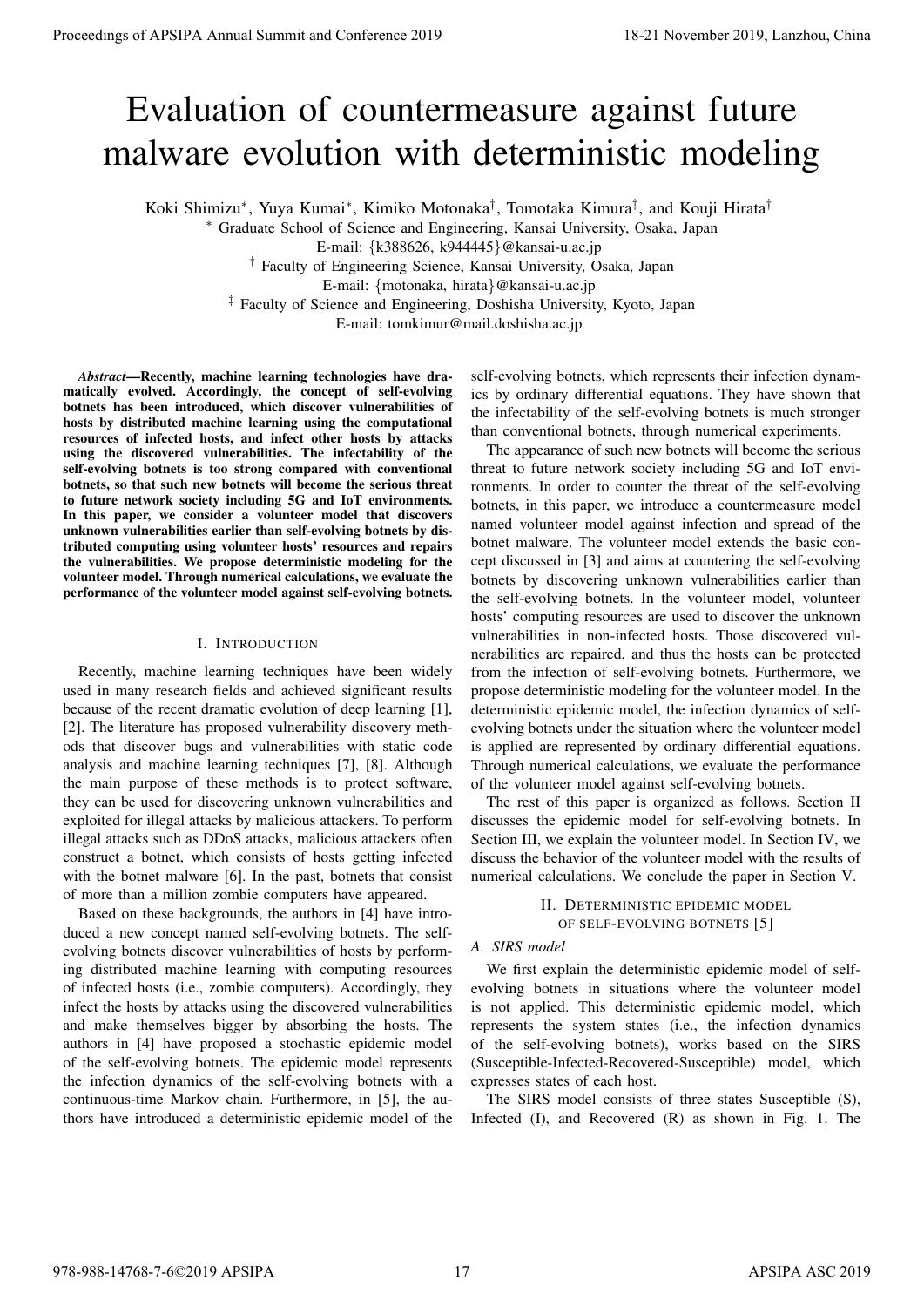

Fig. 1. SIRS model.

meaning of each state is as follows:

- S : The host has at least one known vulnerabilities.
- I : The host is infected with the botnet malware.
- R : The host has no known vulnerabilities.

We assume that hosts belonging to the state R do not get infected by known vulnerabilities. However, when the selfevolving botnet discovers a new vulnerability, their states transition to the state S. In this case, they can get infected by the new vulnerability.

In the SIRS model, the transition from the susceptible state S to the infected state I means that a susceptible host gets infected by attack of the self-evolving botnet. In this case, the infected host is taken into the self-evolving botnet and its computing resource is used to discover new vulnerabilities. The transition from the susceptible state S to the recovered state R means that a susceptible host removes known vulnerabilities from itself. Also, the transition from the infected state I to the recovered state R indicates that an infected host removes the botnet malware from itself, where we assume that all known vulnerabilities are removed at the same time. When the self-evolving botnet discovers a new vulnerability, all hosts belonging to the state R transitions to the state S. This transition means that the botnet becomes able to infect the host by using the discovered vulnerability. Proceeding of APSIPA Annual Summit and Conference 2019<br>
Some and that  $\frac{1}{2}$  November 2019, Lanzhou, China 18-21 November 2019, Lanzhou, China 18-21 November 2019, Lanzhou, China 18-21 November 2019, Lanzhou, China 18-

In [5], the authors have introduced a deterministic epidemic model of self-evolving botnets based on the SIRS model. In the deterministic epidemic model, the infection dynamics of self-evolving botnets is represented by ordinary differential equations.

## *B. Epidemic model*

The deterministic epidemic model of self-evolving botnet is based on the SIRS model. Specifically, it is defined as follows. Let  $S(t)$ ,  $I(t)$ , and  $R(t)$  denote the numbers of hosts in the states S, I, and R, respectively, at time *t*. We assume that the total number *N* of hosts is fixed and it does not change over time *t* (i.e.,  $N = S(t) + I(t) + R(t)$ ). The change rate of the number of hosts in each state is given by the following ordinary differential equations:

$$
\frac{dS(t)}{dt} = -\alpha S(t)I(t) + \gamma I(t)R(t) - \delta S(t),\tag{1}
$$

$$
\frac{dI(t)}{dt} = \alpha S(t)I(t) - \beta I(t),\tag{2}
$$

$$
\frac{dR(t)}{dt} = \beta I(t) - \gamma I(t)R(t) + \delta S(t),\tag{3}
$$

where  $\alpha$  denotes the malware infection rate per infected host, and thus  $\alpha S(t)I(t)$  indicates the average number of susceptible hosts getting infected per unit time at time *t* in (1) and (2).  $\beta$  denotes the malware elimination rate per infected host. Therefore,  $\beta I(t)$  indicates the average number of infected hosts eliminating the botnet malware from themselves per unit time at time *t* in (2) and (3).  $\gamma$  denotes the new vulnerability discovery rate per infected host in the selfevolving botnet. In (1) and (3),  $\gamma I(t)R(t)$  indicates the average number of recovered hosts whose vulnerability is discovered by the self-evolving botnet per unit time at time *t*, assuming that vulnerability discovery is performed by infected hosts. *δ* denotes the repair rate per susceptible host, and thus  $\delta S(t)$ in (1) and (3) means the average number of susceptible hosts repairing their own vulnerabilities per unit time at time *t*.

# III. DETERMINISTIC EPIDEMIC MODELING FOR THE VOLUNTEER MODEL

# *A. Assumption*

Because the self-evolving botnet has very high infectability, it is very difficult for each host to individually protect itself from the infection. To overcome this difficulty, the volunteer model counters the self-evolving botnet, using the computing resources of volunteer hosts to discover new vulnerabilities and protect the hosts before the self-evolving botnet discovers them. In this paper, we represent the infection dynamics of the volunteer model under the following assumptions.

- 1) There exists one volunteer group consisting of all volunteer hosts in a given network.
- 2) Each susceptible host and each recovered host can join the volunteer group (i.e., becoming a volunteer host). The probability that a host becomes a volunteer host is proportional to the vulnerability discovery capability of the volunteer hosts. This is because we assume that the participation of new hosts to the volunteer group is encouraged when the vulnerability protection becomes effective with the increase in the vulnerability discovery capability.
- 3) The volunteer group provides the information on vulnerability discovery to all hosts in the network, and thus they can repair the vulnerability.
- 4) Hosts belong to the volunteer group share the information on their known vulnerabilities each other.
- 5) Each volunteer host can freely leave the volunteer group.

Fig. 2 represents the state transition diagram of each host in the volunteer model, which follows these assumptions and is based on the SIRS model shown in Fig. 1. The meaning of each state is as follows:

- $S_1$ : The host belongs to the susceptible state but not the volunteer group.
- $S_2$ : The host belongs to the susceptible state and the volunteer group.
- I : The host belongs to the infected state.
- $R_1$ : The host belongs to the recovered state but not the volunteer group.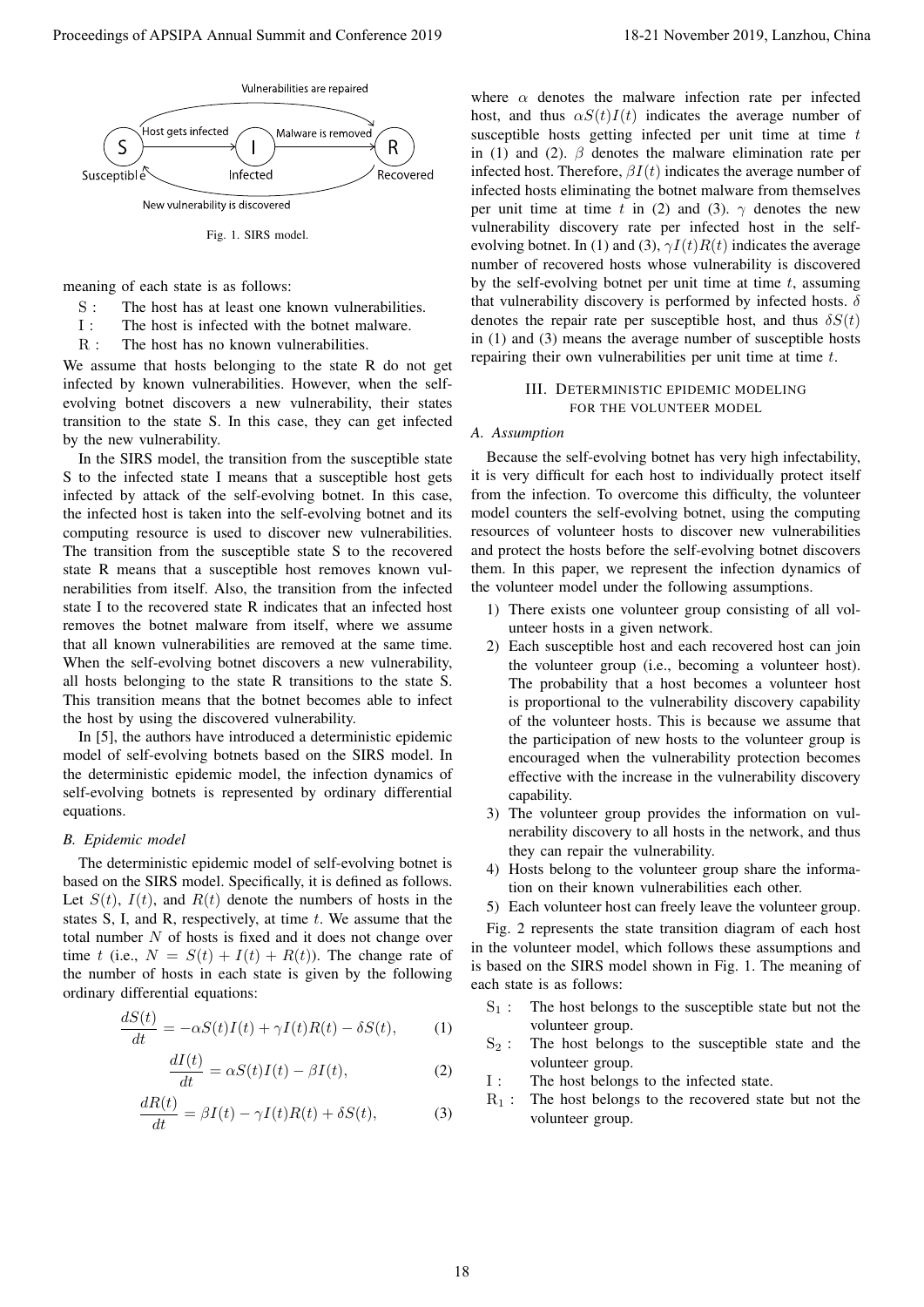

Fig. 2. State transitions of each host in the volunteer model.

 $R<sub>2</sub>$ : The host belongs to the recovered state and the volunteer group.

In the volunteer model, the susceptible state S and the recovered state R are divided into two states " $S_1$ ,  $S_2$ " and " $R_1$ ,  $R_2$ ", respectively.  $S_1$  and  $R_1$  indicates that the host does not belong to the volunteer group. On the other hand,  $S_2$  and  $R_2$  indicates the host belongs to the volunteer group. Each state transition *⃝*<sup>1</sup> -*⃝*<sup>11</sup> in Fig. 2 means the occurrence of the following event:

- a) The host gets infected by an attack of an infected host  $(1), (5)$ .
- b) The host eliminates the botnet malware from itself  $(2)$ .
- c) The host repairs known vulnerabilities from itself ( $\Phi$ ),  $\circled{10}$ .
- d) The host leaves the volunteer group  $(\mathcal{O}, \mathcal{B})$ .
- e) The host joins the volunteer group  $(\mathcal{D}, \mathcal{D})$ .
- f) The self-evolving botnet discovers a new vulnerability of the host  $(\mathcal{F}, \mathcal{F})$ .

In the event e), susceptible hosts transition to the recovered state  $R_2$  immediately after they join the volunteer group because we assume that hosts belonging to the volunteer group share the information on vulnerabilities known by the volunteer group.

# *B. Epidemic model*

We assume that there exist *N* hosts in a network. Let  $S_1(t)$ and  $S_2(t)$  denote the numbers of hosts belonging to the susceptible states  $S_1$  and  $S_2$ , respectively, at time *t*. Let  $I(t)$  denote the number of infected hosts, and  $R_1(t)$  and  $R_2(t)$  denote the numbers of hosts belonging to the recovered states  $R_1$  and  $R_2$ , respectively at time *t*. The infection dynamics of the volunteer model is represented by the following ordinary differential equations, where  $N = S_1(t) + S_2(t) + I(t) + R_1(t) + R_2(t)$ :

$$
\frac{dS_1(t)}{dt} = -\alpha_1 S_1(t)I(t) + \theta S_2(t) - \delta_1 S_1(t) \n- \epsilon S_1(t)(S_2(t) + R_2(t) + 1) \n+ \gamma I(t)R_1(t) \frac{\gamma I(t)}{\psi(S_2(t) + R_2(t)) + \gamma I(t)},
$$
\n(4)

$$
\frac{dS_2(t)}{dt} = -\alpha_2 S_2(t)I(t) - \theta S_2(t) - \delta_2 S_2(t)R_2(t) + \gamma I(t)R_2(t)\frac{\gamma I(t)}{\psi(S_2(t) + R_2(t)) + \gamma I(t)},
$$
\n(5)

$$
\frac{dI(t)}{dt} = \alpha_1 S_1(t)I(t) + \alpha_2 S_2(t)I(t) - \beta I(t), \qquad (6)
$$

$$
\frac{dR_1(t)}{dt} = \delta_1 S_1(t) - \mu R_1(t) (S_2(t) + R_2(t) + 1) + \beta I(t) \n+ \lambda R_2(t) - \gamma I(t) R_1(t) \frac{\gamma I(t)}{\psi(S_2(t) + R_2(t)) + \gamma I(t)},
$$
\n(7)

$$
\frac{dR_2(t)}{dt} = \delta_2 S_2(t) R_2(t) + \epsilon S_1(t) (S_2(t) + R_2(t) + 1)
$$
  
+  $\mu R_1(t) (S_2(t) + R_2(t) + 1) - \lambda R_2(t)$  (8)  
-  $\gamma I(t) R_2(t) \frac{\gamma I(t)}{\psi(S_2(t) + R_2(t)) + \gamma I(t)},$ 

where  $\alpha_1$  and  $\alpha_2$  denote the malware infection rates for susceptible hosts in  $S_1$  and  $S_2$ , respectively, per infected host.  $\beta$ denotes the malware elimination rate per infected host.  $\delta_1$  and *δ*<sup>2</sup> denote the vulnerability repair rates per susceptible hosts in  $S_1$  and  $S_2$ , respectively.  $\epsilon$  and  $\mu$  denote the rates of joining the volunteer group per susceptible host and recovered host, respectively.  $\theta$  and  $\lambda$  denote the rates of leaving the volunteer group per susceptible host and recovered host, respectively. *γ* and  $\psi$  denote the new vulnerability discovery rates per host in the self-evolving botnet and the volunteer group, respectively.

In (4), (5), and (6),  $\alpha_1 S_1(t)I(t)$  and  $\alpha_2 S_2(t)I(t)$  represent the average numbers of hosts in the susceptible states  $S_1$  and S2, respectively, that get infected per unit time at time *t*. They correspond to the state transitions ① and *⑤*. In (6) and (7),  $\beta I(t)$  represents the average number of infected hosts that eliminate the botnet malware from themselves per unit time at time  $t$ , which correspond to the state transition  $(2)$ . *δ*<sub>1</sub>*S*<sub>1</sub>(*t*) and *δ*<sub>2</sub>*S*<sub>2</sub>(*t*)*R*<sub>2</sub>(*t*) in (4), (5), (7), and (8) mean the average numbers of hosts in the susceptible states  $S_1$  and  $S_2$ , respectively, that repair their own vulnerabilities per unit time at time *t*. Because we assume that recovered hosts in the volunteer group give susceptible volunteer hosts the information on known vulnerabilities, we represent the average number with  $\delta_2 S_2(t) R_2(t)$  for the volunteer hosts. They correspond to the state transitions  $\Phi$  and  $\Phi$ . Proceeding of APSIPA Annual Summit and Conference 2019<br>  $\frac{d\theta_1(z)}{dz} = A_1\theta_1(z) + B_1\theta_2(z) + B_2\theta_3(z) + B_3\theta_4(z)$ <br>  $\frac{d\theta_2(z)}{dz} = A_1\theta_1(z) + B_1\theta_2(z) + B_2\theta_3(z) + B_3\theta_4(z)$ <br>  $\frac{d\theta_3(z)}{dz} = A_1\theta_2(z) + B_1\theta_3(z) + B_2\theta_5(z) + B_3\theta_$ 

In (4), (7), and (8),  $\epsilon S_1(t)(S_2(t) + R_2(t) + 1)$  and  $\mu R_1(t)(S_2(t) + R_2(t) + 1)$  represent the average numbers of susceptible hosts and recovered hosts, respectively, joining the volunteer group per unit time at time *t*, which correspond to the state transitions  $\circled{7}$  and  $\circled{9}$ . The vulnerability discovery capability increases with the number of hosts in the volunteer group, so that the participation of new hosts to the volunteer group is encouraged. On the other hand,  $\theta S_2(t)$  and  $\lambda R_2(t)$  in (4), (5), (7), and (8) means the average numbers of susceptible hosts and recovered hosts, respectively, leaving the volunteer group per unit time at time *t*. They correspond to the state transitions  $\circled{0}$  and  $\circled{8}$ .

In (4), (5), (7), and (8),  $\gamma I(t)R_1(t)$  and  $\gamma I(t)R_2(t)$  indicate the average numbers of recovered hosts in  $R_1$  and  $R_2$ , respectively, whose vulnerability is discovered by the selfevolving botnet per unit time at time *t*. We assume that they are weakened according to the discovery capability of the volunteer group. Specifically, they are multiplied by the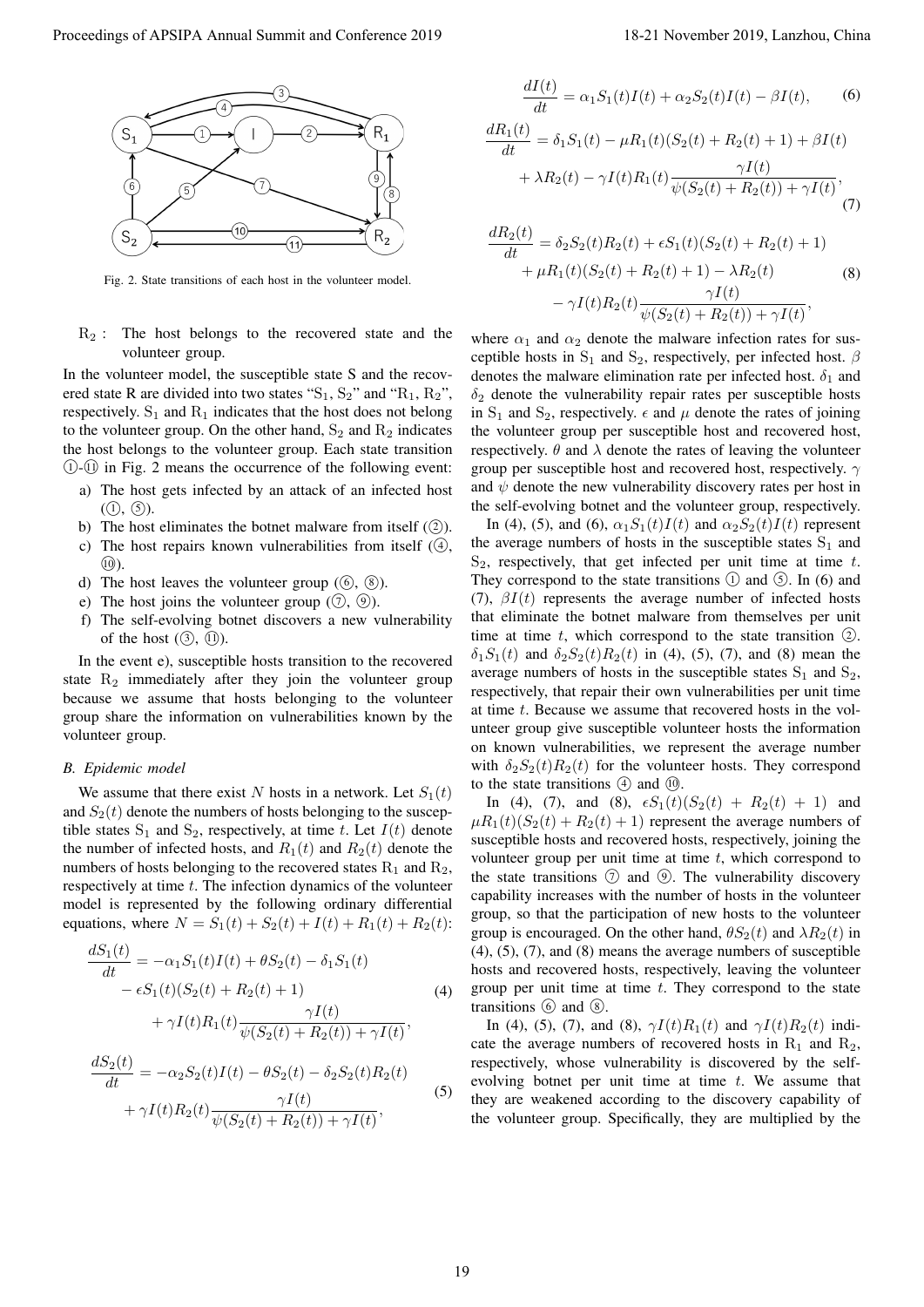

Fig. 3. The number of hosts in each state  $[t = 0$  to Fig. 4. The number of hosts in each state  $[t = 0$  to Fig. 5. The number of hosts in each state  $(\alpha_1 = 0)$  $0.4$ ]  $(\alpha_1 = \alpha_2 = 0.1, \epsilon = \mu = 0.1).$ 40]  $(\alpha_1 = \alpha_2 = 0.1, \epsilon = \mu = 0.1).$  $\alpha_2 = 0.1, \, \epsilon = \mu = 0.197.$ 

ratio of  $\gamma I(t)$  to  $\psi(S_2(t) + R_2(t)) + \gamma I(t)$ , where  $\gamma I(t)$ means the discovery capability of the self-evolving botnets and  $\psi(S_2(t) + R_2(t))$  means the discovery capability of the volunteer group.

#### IV. NUMERICAL CALCULATIONS

## *A. Model*

In this paper, we examine the infection dynamics of the volunteer model through numerical calculations. The total number *N*of hosts in a network is equal to 1,000. The initial state of the system is assumed to be  $(S_1(0), S_2(0), I(0), R_1(0), R_2(0)) =$ (999*,* 0*,* 1*,* 0*,* 0). Specifically, there is one infected host and the other hosts have vulnerabilities, which do not belong to the volunteer group. The system parameters in (4)-(8) are set to be  $\beta = 0.1, \gamma = 0.1, \delta_1 = \delta_2 = 0.1, \psi = 0.1, \text{ and } \theta = \lambda = 0.1.$ 

#### *B. Results*

Figs. 3 and 4 show the number of hosts in each state as a function of elapsed days, where the malware infection rates  $\alpha_1$  and  $\alpha_2$  are set to be 0.1 and the rates  $\epsilon$  and  $\mu$ of joining the volunteer group are set to be 0.1. Note that these figures use different time scales, i.e., [0-0.4] and [0-40]. From these figures, we observe that the number of recovered hosts belonging to the volunteer group first increases, but it immediately decreases and becomes almost 0. We also observe that the number of susceptible hosts decreases at an early stage and the number of infected hosts rapidly increases, which means that almost all susceptible hosts get infected with the botnet malware. The vulnerability discovery capability of the self-evolving botnet becomes strong with the increase in the number of infected hosts. Therefore, even if infected hosts eliminate the botnet malware from themselves and transition to the recovered state, they are immediately discovered a new vulnerability by the self-evolving botnet. Therefore, they easily transition to the susceptible state, and then get infected with the botnet malware. Therefore, the volunteer group does not work well in this case.

Here, we examine the impact of the system parameter  $\epsilon$ and  $\mu$ , which are the rates of joining the volunteer group per susceptible host and recovered host, respectively. Fig. 5 shows the number of hosts in each state as a function of

elapsed days, where  $\alpha_1 = \alpha_2 = 0.1$  and  $\epsilon = \mu = 0.197$ . As we can see from this figure, the number of volunteer hosts keeps high value. However, after about 20 days, the number of volunteer hosts immediately decreases and the number of infected hosts increases accordingly. This result indicates that when the number of volunteer hosts falls below a certain value, the volunteer model cannot prevent the spread of the selfevolving botnet. Figs. 6 and 7 show the number of hosts in each state as a function of elapsed days with different time scales, where  $\alpha_1 = \alpha_2 = 0.1$  and  $\epsilon = \mu = 0.198$ . From these figures, we observe that the number of volunteer hosts does not decrease and almost all the hosts become the volunteer hosts. In this case, the volunteer model can prevent the spread of the self-evolving botnet. The effect of the volunteer model is very sensitive to the system parameters  $\epsilon$  and  $\mu$ .

We then examine the impact of the system parameter  $\alpha_1$ and  $\alpha_2$ , which are the malware infection rates for hosts in  $S_1$  and  $S_2$ , respectively. Figs. 8 and 9 show the number of hosts in each state as a function of elapsed days with different time scales, where  $\alpha_1 = \alpha_2 = 0.2$  and  $\epsilon = \mu = 0.1$ . As we can see from these figures, the spreading speed of the selfevolving botnet is faster than the case of  $\alpha_1 = \alpha_2 = 0.1$ shown in Fig. 3. This is because the malware infection rate is higher. Figs. 10 shows the number of hosts in each state as a function of elapsed days, where  $\alpha_1 = \alpha_2 = 0.2$  and  $\epsilon = \mu = 0.43$ . Also, Figs. 11 shows the number of hosts in each state as a function of elapsed days, where  $\alpha_1 = \alpha_2 = 0.2$ and  $\epsilon = \mu = 0.44$ . Similar to the results in Figs. 5-7, we observe that the number of volunteer hosts does not decrease and almost all the hosts become the volunteer hosts when the values of  $\epsilon$  and  $\mu$  are higher than a certain level.

## V. CONCLUSION

This paper introduced a volunteer model to countermeasure self-evolving botnets. Through numerical calculations, we showed that the volunteer model efficiently works when many hosts join the volunteer groups. As future work, we will consider how to encourage hosts to join the volunteer model. This paper assumes that hosts join the volunteer group according to the number of volunteer hosts. This is because the effect of vulnerability discovery and protection increases with